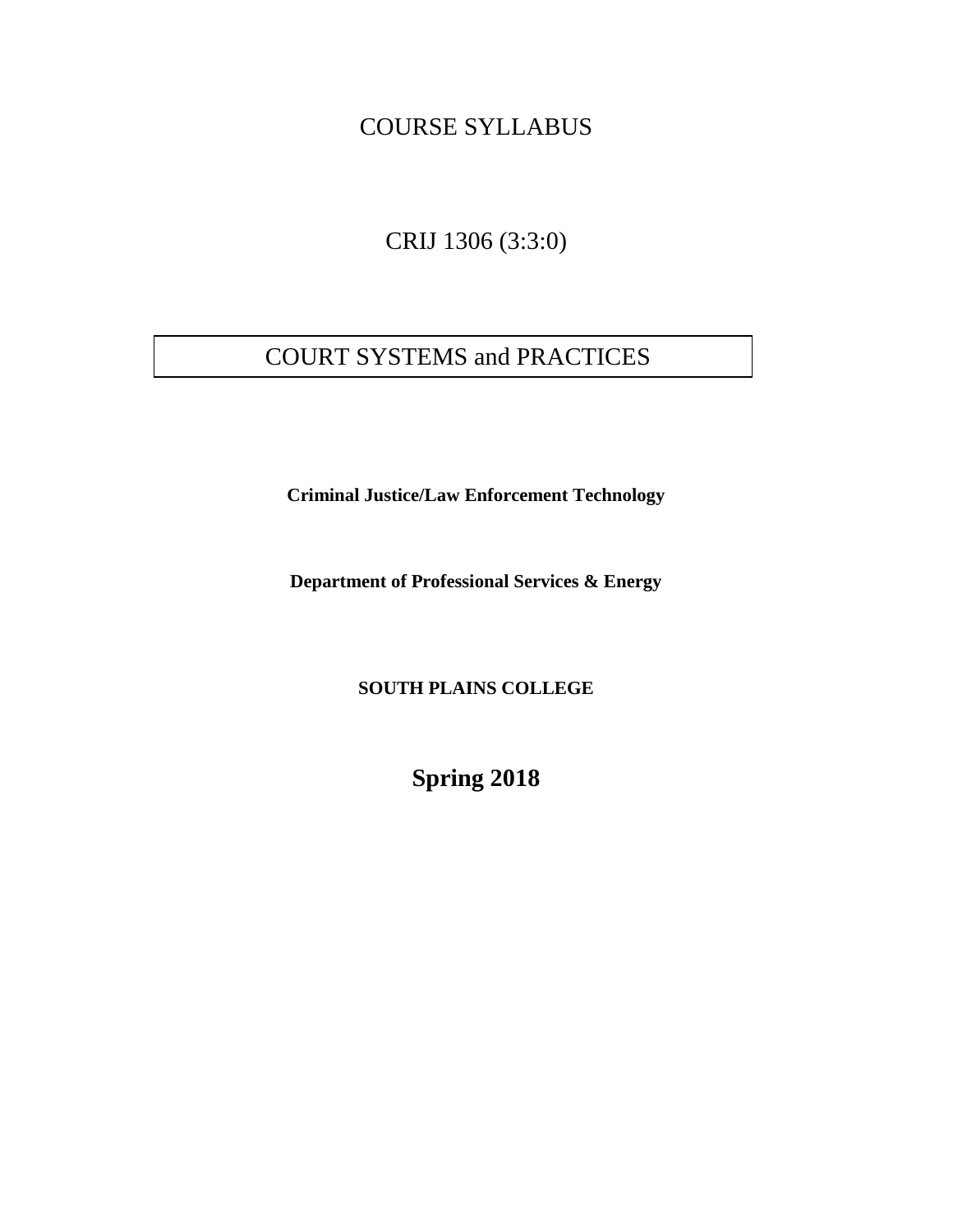**Campus: \_\_\_\_\_\_**Levelland, Texas \_\_\_\_\_\_Reese Center \_\_\_\_\_X\_ Online

## **COURSE SYLLABUS**

### **COURSE TITLE: CRIJ 1306 Court Systems and Practices**

**INSTRUCTOR: Kenton J. Burns OFFICE LOCATION: Office Number: LE 111 Levelland Campus PHONE: 806-716-2357 E-MAIL:** kburns@southplainscollege.edu

**OFFICE HOURS:** Posted on office door; hours are: Mon. Tues. Wed. Thurs. Fri. 2:30-4pm 1pm-3pm 2:30-4pm 1pm-3pm 10am-11am

#### **VISION: DREAMS PRECEDE REALITIES**

#### I. GENERAL COURSE INFORMATION:

A. Course Description: This course examines the history, traditions, and philosophy underlying our system of justice as it played out in the criminal court. It focuses on the prosecutors, judges, defense attorneys, and jurors who are involved in the daily decisions about guilt or innocence, probation or prison. In addition, civil law, civil process and civil court practices are addressed.

### II. GENERAL COURSE REQUIREMENTS:

- A. Course Competencies: Upon successful completion of this course, each student will have demonstrated through comprehensive examinations, with a score of 70% or better, a competent understanding of specific elements listed in objective required in this course. Any motor skill competency will meet minimum course evaluations and receive a Pass/Fail grade.
- B. Academic Integrity: It is the goal of the SPC Law Enforcement faculty to foster a spirit of complete honesty and a high standard of integrity in education and training endeavors. It is a serious offense for any student to presents as his or her own work that he or she has not honestly performed; such action renders the offender liable to serious consequences that may include suspension from the academy. Students should refer to the SPC General Catalog policy regarding consequences for cheating and plagiarism. (See "Academic Integrity" as well as "Student Conduct" sections in the college catalog.) In some instances, working with other students is encouraged for some assignments and meets SCANS Competencies C-9 through C-14. If any student has a question as to whether he or she may work with other students on any assignments,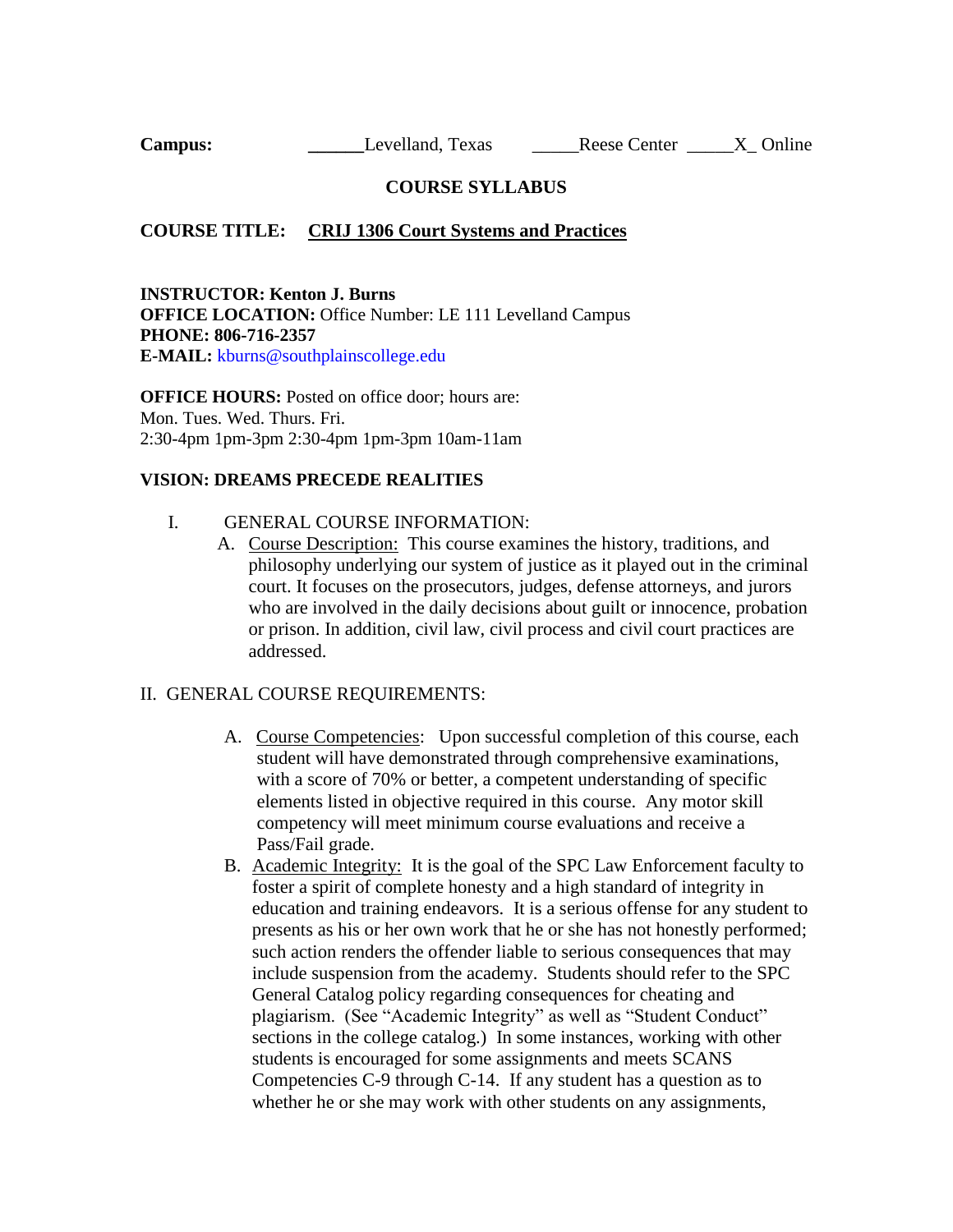SEEK GUIDANCE FROM THE INSTRUCTOR to ascertain whether or not the student is in compliance with course guidelines.

C. Verification of Workplace Competencies. Successful completion of this course meets one of the TCLEOSE mandated requirements that permit a student to take the state License Examination to be a Texas Peace Officer. A student who successfully passes the state's examination does not become a peace officer until he or she is employed by an official law enforcement/criminal justice organization empowered to commission a peace officer in the state of Texas. Successful passing score on the state licensure examination is one of many employment criteria that permit a person to seek employment with law enforcement agencies.

D.

Class Attendance. Students are expected to attend all classes in order to be successful in a course. The student may be administratively withdrawn from the course when absences become excessive as defined in the course syllabus.

When an unavoidable reason for class absence arises, such as illness, an official trip authorized by the college or an official activity, the instructor may permit the student to make up work missed. It is the student's responsibility to complete work missed within a reasonable period of time as determined by the instructor. Students are officially enrolled in all courses for which they pay tuition and fees at the time of registration. Should a student, for any reason, delay in reporting to a class after official enrollment, absences will be attributed to the student from the first class meeting.

Students who enroll in a course but have "Never Attended" by the official census date, as reported by the faculty member, will be administratively dropped by the Office of Admissions and Records. A student who does not meet the attendance requirements of a class as stated in the course syllabus and does not officially withdraw from that course by the official census date of the semester, may be administratively withdrawn from that course and receive a grade of "X" or "F" as determined by the instructor. Instructors are responsible for clearly stating their administrative drop policy in the course syllabus, and it is the student's responsibility to be aware of that policy.

It is the student's responsibility to verify administrative drops for excessive absences through MySPC using his or her student online account. Students must attend and/or participate in all classes for which financial aid is awarded. If it is determined that a student is awarded financial aid for a class or classes in which the student never attended or participated, the financial aid award will be adjusted in accordance with the classes in which the student did attend/participate and the Student will owe any balance resulting from the adjustment.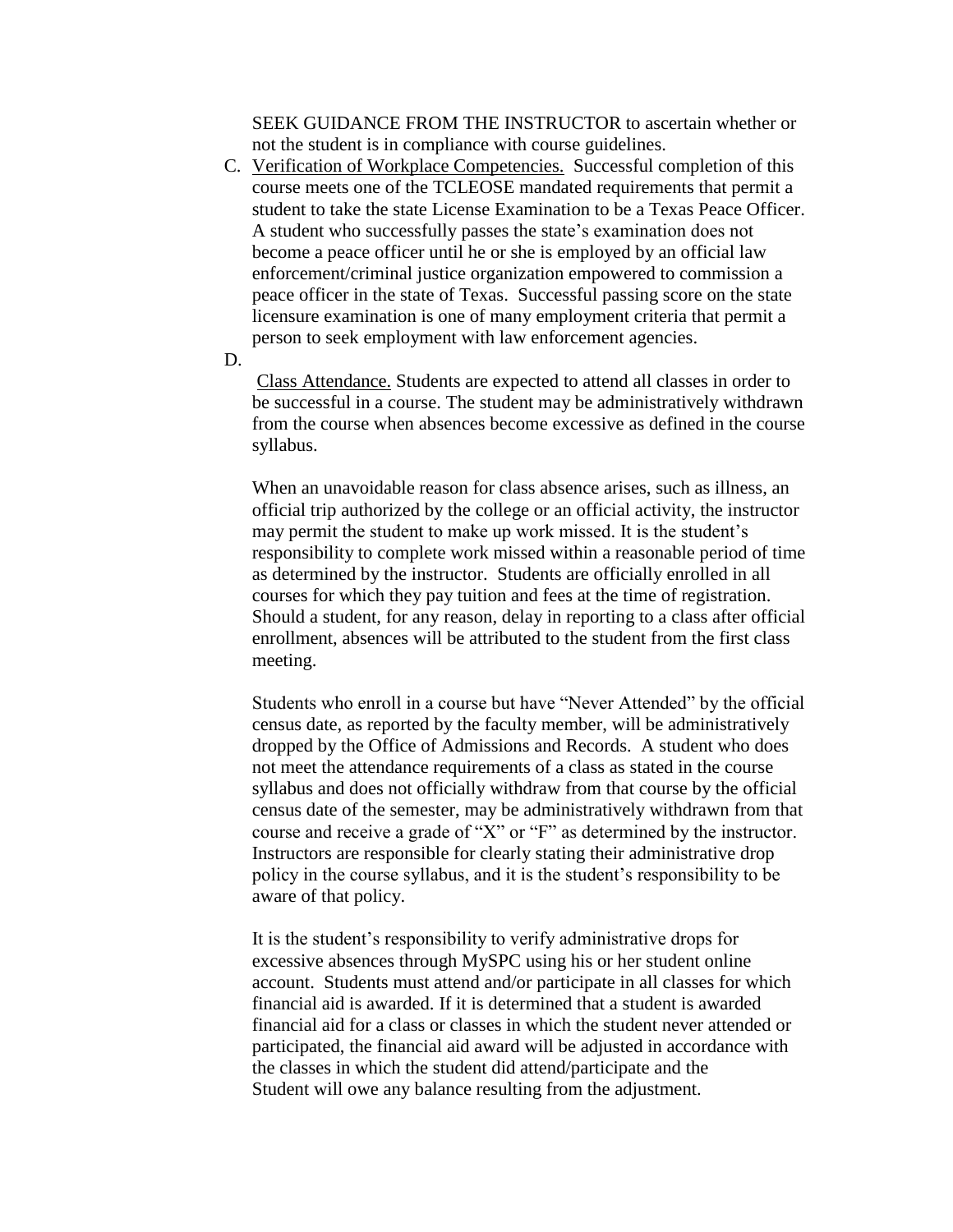- E. Assignment Policy: All required work must be turned in "on-time" in order that the student may benefit from the corrections and study for future examinations. Assigned outside work is DUE ON THE CLASS PERIOD ASSIGNED BY THE INSTRUCTOR. Late work generally is not acceptable; however, special consideration is subject to instructor discretion for exceptional circumstances. The instructor has sole discretion whether the exception is cleared and whether or not the makeup work is acceptable.
- F.

Students with disabilities, including but not limited to physical, psychiatric, or learning disabilities, who wish to request accommodations in this class should notify the Disability Services Office early in the semester so that the appropriate arrangements may be made. In accordance with federal law, a student requesting accommodations must provide acceptable documentation of his/her disability to the Disability Services Office. For more information, call or visit the Disability Services Office through the Guidance and Counseling Centers at Reese Center (Building 8) [716-4606,](tel:716-4606) or Levelland (Student Services Building) [716-2577.](tel:716-2577)

- G. Diversity Statement: Instructors in the program will establish and support an environment that values and nurtures individual and group differences and encourage engagement and interaction. Understanding and respecting multiple experiences and perspectives will serve to challenge and stimulate all of us to learn about others, about the larger world and about ourselves. Promoting diversity and intellectual exchange will not only mirror society as it is, but also model society as it should and can be so that each person may live in harmony with others.
- H. *South Plains College permits the lawful carry of concealed handguns in accordance with Texas state law, and Texas Senate Bill 11. Individuals possessing a valid License to Carry permit, or the formerly issued Concealed Handgun License, may carry a concealed handgun at all campus locations except for the following.*
- • *Natatorium*

*For a complete list of campus carry exclusions zones by event, please visit***<http://www.southplainscollege.edu/campuscarry.php>**

## III. SPECIFIC COURSE/INSTRUCTOR REQUIREMENTS:

B. Grading Policy/Procedures/or Other Methods of Evaluation: An accumulative point system will be utilized to determine the final grade that the student will receive for the class.

The course instructor will give the class specific information of allocation of points and or requirements for course grades.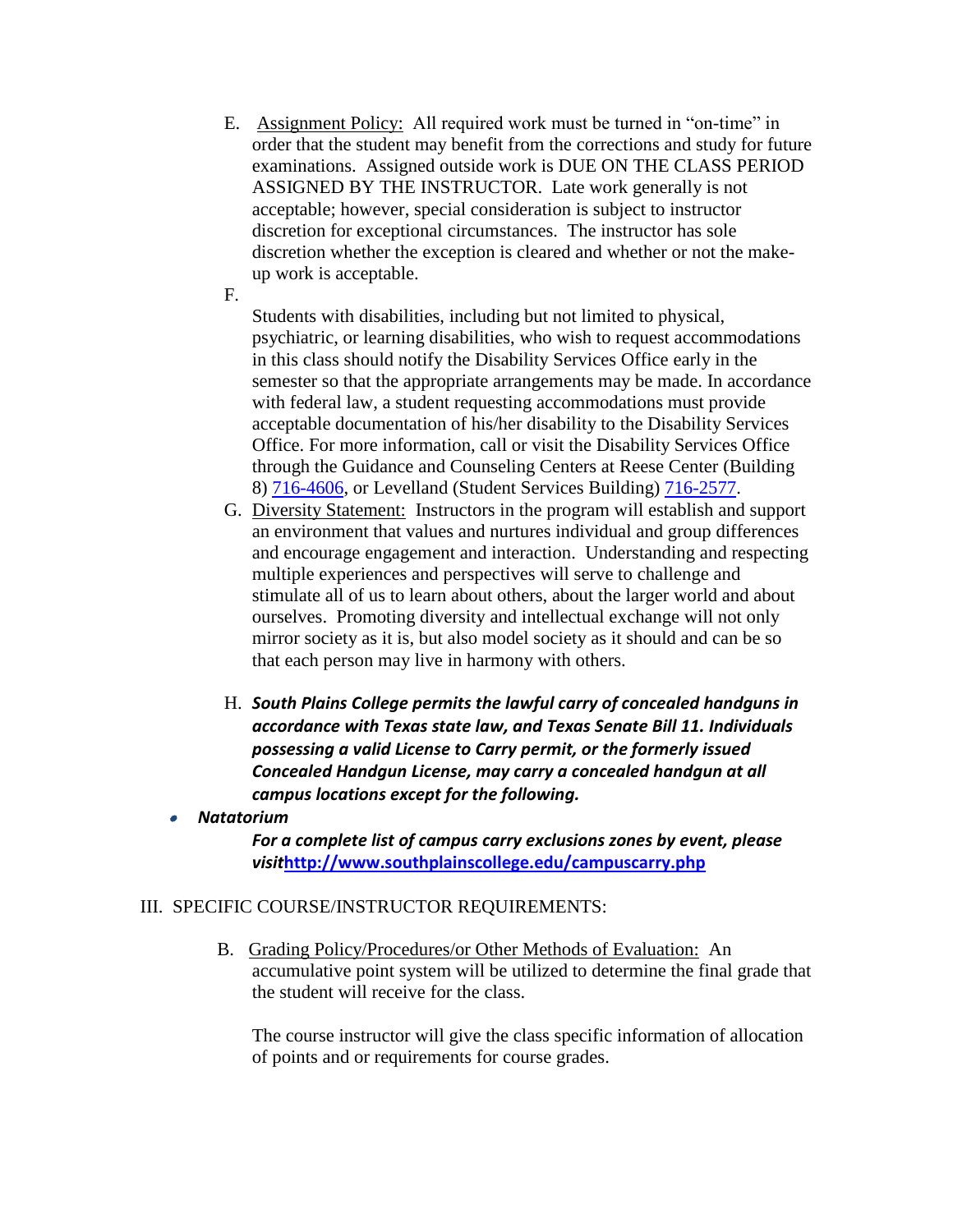| $*3$ Major Exams @ 100 points each =              | 300 points |
|---------------------------------------------------|------------|
| (4) Discussions $@$ 25pts. ea                     | 200 points |
| Daily Work Assignments (2@ 50 pts. ea.)100 points |            |
|                                                   |            |
|                                                   |            |

Total Points Possible…….…………. 700 points

\*Make-up tests may be administered at the discretion of the instructor; students are expected to be present and prepared for all announced examinations.

\*\* Final Examination is required for all students.

#### GRADING GUIDELINE:

|  | Grade Earned                |
|--|-----------------------------|
|  | А                           |
|  | В                           |
|  | $\mathcal{C}_{\mathcal{C}}$ |
|  | ו ו                         |
|  | F                           |
|  |                             |

C. Textbook and Other Materials: Courts and Criminal Justice in America Authors: Siegel, Schmalleger & Worrall. Publisher: Prentice Hall

IV. Course Learning Outcomes: Topics covered in the assigned courses will afford students opportunity to acquire knowledge, skills, and understanding of the following:

Foundations:

- 1. Legal Foundations
- 2. Who Controls the Courts?

Types of Courts:

- 3. Federal Courts
- 4. State Courts
- 5. Juvenile Courts
- 6. Specialized Courts

The People Involved: